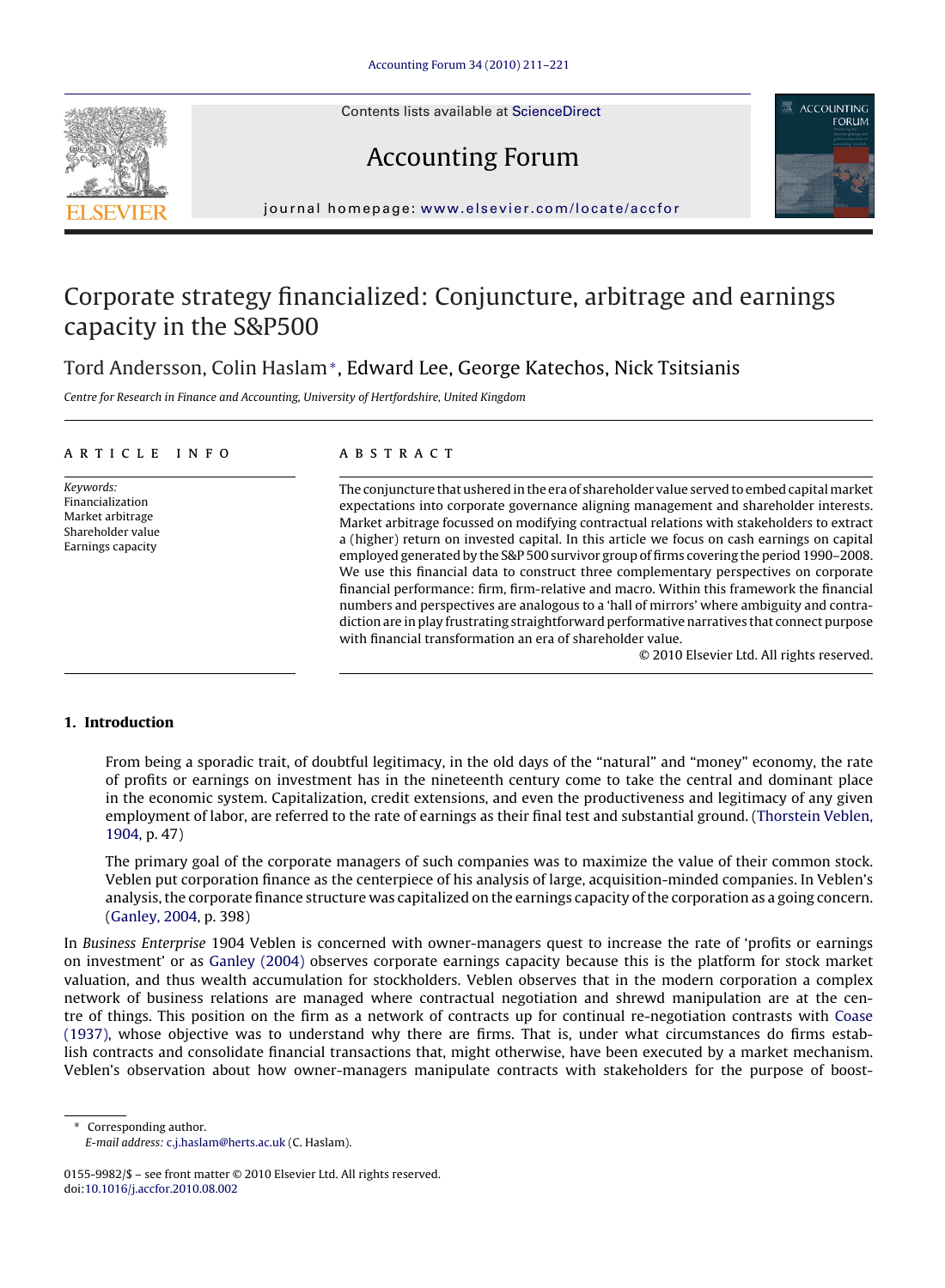ing earnings capacity and wealth accumulation for owner-managers is insightful and informs the structuring of this paper.

[Jensen and Meckling \(1976\),](#page--1-0) in a later period, were concerned with the gap that operated between what managers were doing with corporate excess cash resources and the demands of investors for maximum return on capital employed. [Jensen's and Meckling \(1976\)](#page--1-0) and [Jensen's \(1986\)](#page--1-0) argument was that debt finance, with its contractual obligation to pay interest, would force managers either to invest in positive Net Present Value (NPV) investment projects or distribute the free cash back to shareholders. The conjuncture that ushered in the era of shareholder value during the past two decades progressively aligned managerial and shareholder interest closing the principal–agent gap identified by [Jensen and Meckling](#page--1-0) [\(1976\),](#page--1-0) [Jensen \(1986\)](#page--1-0) (see also [Rappaport, 1986; Stern Stuart Consultants, 2002\).](#page--1-0) A critical literature identifies contradictory outcomes, for example, suggesting that the era of shareholder value encouraged a policy of "downsize and distribute" by US firms that undermined competitiveness ([Lazonick, 2008; Lazonick & O'Sullivan, 2000\).](#page--1-0) Furthermore, [Froud et al. \(2006\)](#page--1-0) reveal a discrepancy between managerial narratives and the financial numbers arguing that transformation is often limited and performance outcomes disappointing.

This paper builds on the approach taken by [Froud et al. \(2006\)](#page--1-0) where financial numbers are deployed to construct alternative critically engaged narratives. Our 'financial numbers' framework of analysis is grounded in accounting to make 'visible' earnings capacity (cash return on capital employed) and our approach takes the form of series of perspectives on financial performance: firm, firm-relative and macro using the S&P 500 survivor group<sup>1</sup> of firms. Froud et al. observe that:

[C]ompany narratives exist in a context that often includes industry narratives and grand narratives ofmacro-economic trajectory' recommending that analysis 'needs to distinguish different micro-, meso-and macro narratives whose interrelation can involve contest and challenge as much as support and confirmation'. [\(Froud et al., 2006, p](#page--1-0). 126)

Our financial framework of analysis in this paper reveals contradiction and ambiguity within and across firm, firm-relative and macro boundaries of analysis which, we argue, in a manner similar to [Froud et al. \(2006\), c](#page--1-0)an support the construction of critical narratives that engage with a tendency to exaggerate the connection between corporate purpose and financial outcome(s) in an era of shareholder value.

Micro-level financial analysis reveals how a firm's earnings capacity is the product of complex often contradictory market arbitrage interventions across a wide ranging network of stakeholders. Firm-relative performance influenced by both the actions taken by individual firms as by the strategic interventions carried out by competitor firms. Whilst macro benchmarks reveal the extent to which in aggregate firms, in the S&P 500 survivors group, are able to transform both the level and trajectory of their cash earnings on capital employed. All three perspectives are, we argue, necessary because collectively they reveal the extent to which earnings capacity has been transformed and form the basis upon which alternative critical narratives can be constructed.

### **2. Corporate strategy financialized**

In this section we conceptualise corporate strategy financialized using three organizing elements: first the notion of conjunctural break where managerial and shareholder interests align in an era of shareholder value, second market arbitrage to describe how managers (as agents) exploit disturbances between and within markets to modify stakeholder contracts, and third a financial framework to reveal firm, firm-relative and macro perspectives on earnings capacity. Our purpose is to employ the financial numbers and perspectives on financial performance to construct alternative critical narratives about financial transformation in the S&P 500.

### 2.1. Conjunctural break: aligning managerial and investor interests

In Veblen's text on Business Enterprise owner-managers are at the centre of things in terms of understanding how corporate finance and physical resources can be deployed to increase earnings capacity and market capitalization for investors. In a later period, [Chandler \(1990\)](#page--1-0) observes that family owner-managers became increasingly decoupled from the strategic and day to day management of the American corporation.

Owners continued to participate as full-time executives in decisions establishing top-level policy and resource allocation. But in making even these decisions the family members worked closely with full-time salaried top-and middle-level managers who had little or no equity in the enterprise. [\(Chandler, 1990, p](#page--1-0). 48)

During the period 1917–1936 General Motors external stockholders increased from 1900 to 343,000 and over 80 percent of these stockholders held less than 50 shares each [\(General Motors Archive, 1937\).](#page--1-0) [Hannah \(2007\)](#page--1-0) reveals the extent of the separation of ownership and control in the US but is more cautious about using capital market modernity as an explanation for US superior economic performance.

<sup>1</sup> S&P 500 firms listed continuously in the S&P 500 composite index 1990–2008.